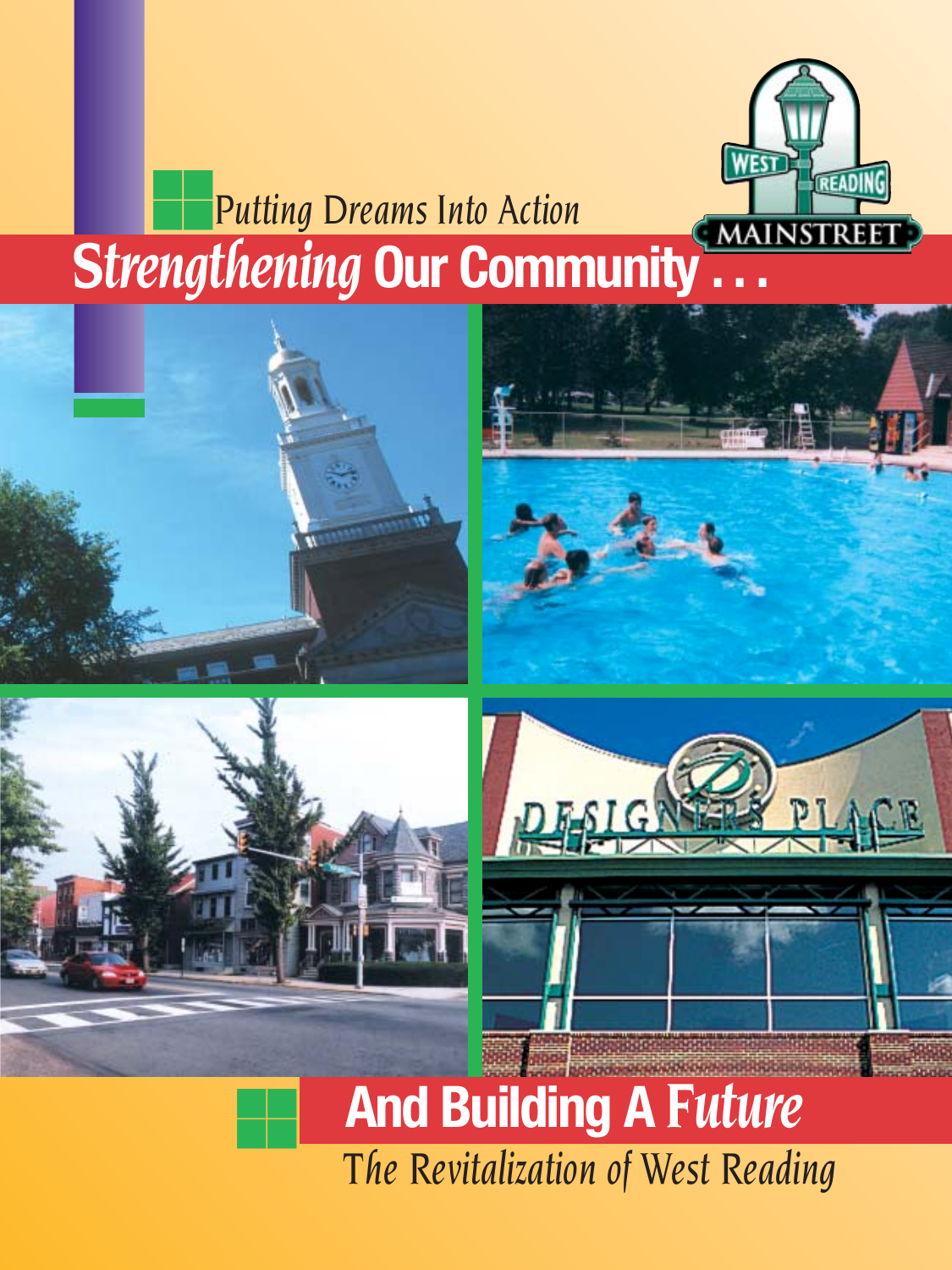# **Sharing A Vision For The Future**



"When you ask why people come to West Reading, it's the uniqueness. It's not a big-box shopping center in the suburbs. It's a downtown environment that becomes 'home' to individual entrepreneurs and specialty retailers who know your name."

■■ ■■



– Sam Loth West Reading Main Street Manager

**T**he community of West Reading is experiencing a transformation . . . spirited by the growth of the Penn Avenue shopping district and the expansion of its larger companies and institutions. Over 35 new retail and restaurant businesses have opened on Penn Avenue since 1999 and two short blocks away, a \$170 million expansion of the Reading Hospital and Medical Center is providing a built in market for the growth.

The *West Reading Main Street Authority* has sparked much of the improvement by applying the widely successful strategies of the "Main Street America" program with the added support of a Borough-wide, long-term strategic plan for revitalization.

Major companies located in the Borough include *The Reading Hospital and Medical Center,* the region's largest employer with over 4,000 employees, *R.M. Palmer Company,*  a world-class chocolate novelty manufacturer, *Narrow Fabrics,* a global textile corporation, and headquarters for *Edwards Business Machines* with retail outlets throughout the eastern seaboard.

The major anchor for small business in West Reading is the *VF Factory Outlet Center and Designer Place Outlets* located just one block from Penn Avenue. The outlets attract 4 to 5 million visitors each year with annual sales volume nearing \$190 million.

#### *The Future* **IS NOW!**



Scott Wolfe, COO The Reading Hospital and Medical Center

"The Reading Hospital has been a part of the West Reading Borough for more than 75 years. We feel a strong kinship with the community and its people. West Reading's continued prosperity is very important to us, and we pledge our support and cooperation in working with the Borough as we build for the future together."

### **SUPPORTING** *The Community!*



"R.M. Palmer Company has been part of the West Reading family since 1957. Our relationship with the community has been outstanding and we have always been proud to call West Reading our home, and will continue to feel that way."

Rich Palmer, Owner R.M. Palmer Company

▼ As important as big business is to the future of *West Reading, the "heart and soul" of the community lies with the small independent businesses that bring an effective combination of high quality niche retail products and services to the discriminating consumer.*

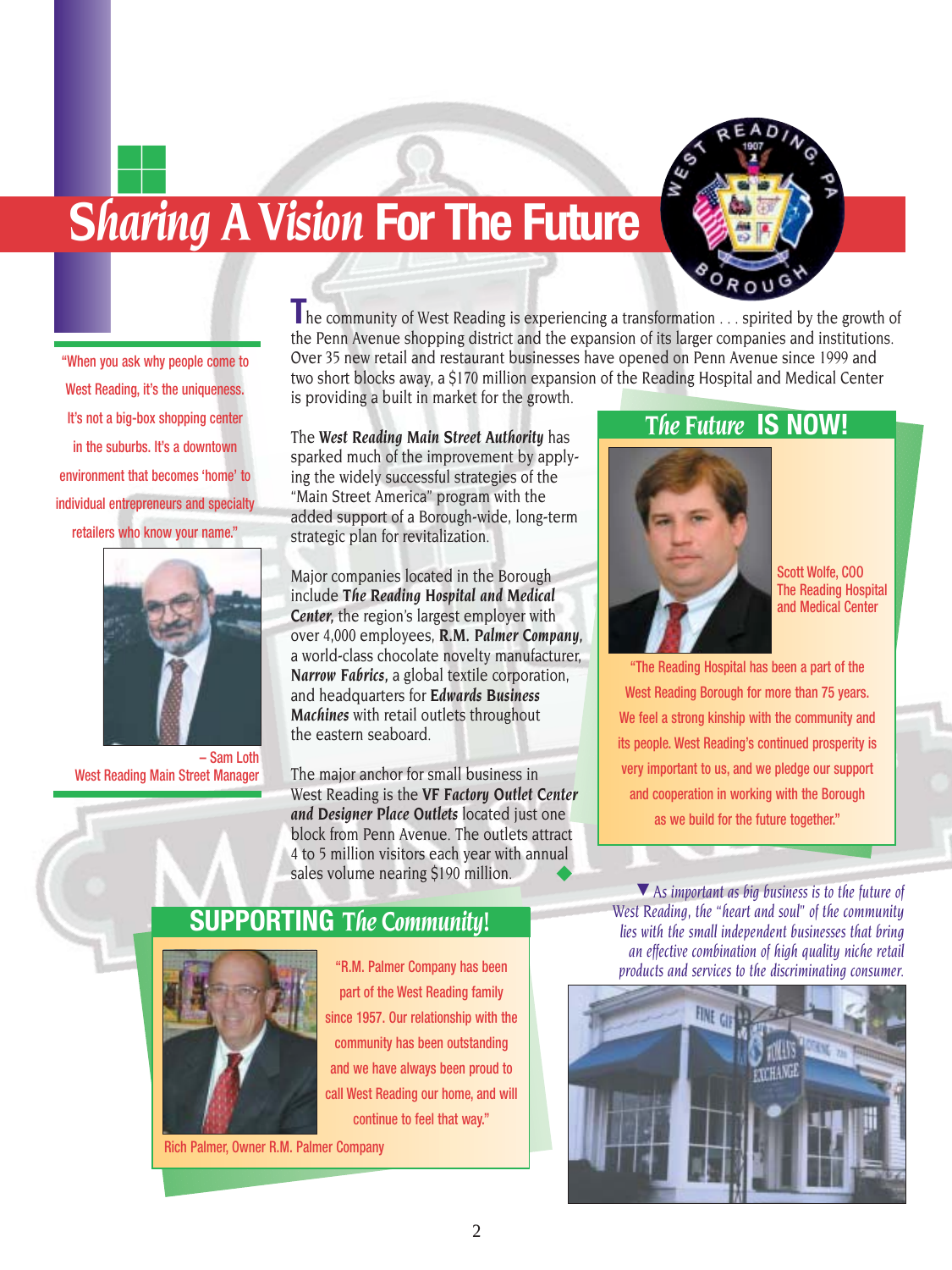## **West Reading's** *Unlimited Opportunities* ■■

■■

West Reading set a new course in 1999 when Borough leaders approved a long-term strategic plan to revitalize the community. Premier in this plan was the introduction of a Main Street America program, managed locally by the Main Street Authority, that is breathing new life into the Penn Avenue shopping district.

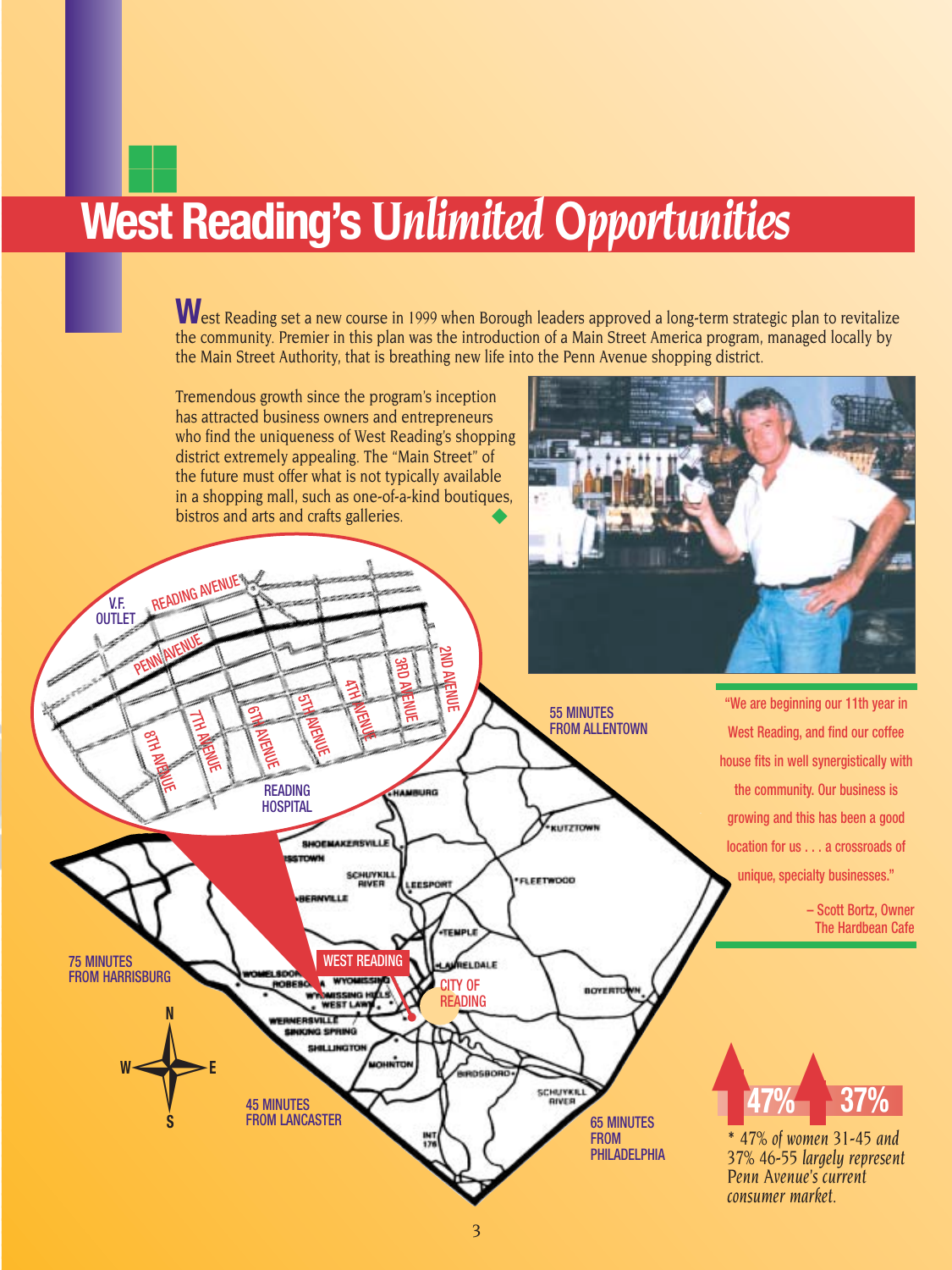## **Revitalizing** *The Community* ■■

"The positive effects of the Main Street program are evident . . . the most tangible is the increased participation by residents and business owners. People see the community is headed in the right direction and they want to be involved."

■■



– Kevin S. Barnhardt West Reading Mayor



*\* Of the 145 established businesses on Penn Avenue, 100 (69%) are at least eight years old. When surveyed, all plan to remain and 33 (23%) plan to expand over the next five years.*



*West Reading gateway completed 2002.*

- **T**he Main Street Program focuses on four development components:
- ◆ *Design*: Rehabilitation of Properties and Enhancement of the Public Streetscape
- ◆ *Economic Restructuring*: Targeted Recruitment and Support for Existing Businesses
- ◆ Promotion: Special Events, Marketing and Profiling the District
- ◆ **Organization:** Community Consensus Building, Volunteerism and Partnerships

### **DESIGN DEVELOPMENT**

The \$6 million Streetscape Enhancement Project completed in 2003 has dramatically improved the public environment in the shopping district. Access and parking are improved, traffic gridlock is eased, pedestrians can circulate safely and the nighttime ambiance opens unlimited opportunities.

▶ Sherry's Salon and the *apartments above received a full facade renovation and a reimbursement check from the Main Street program.*



*Tina's Salon and Boutique with partial funding from West Reading's Main Street Program.*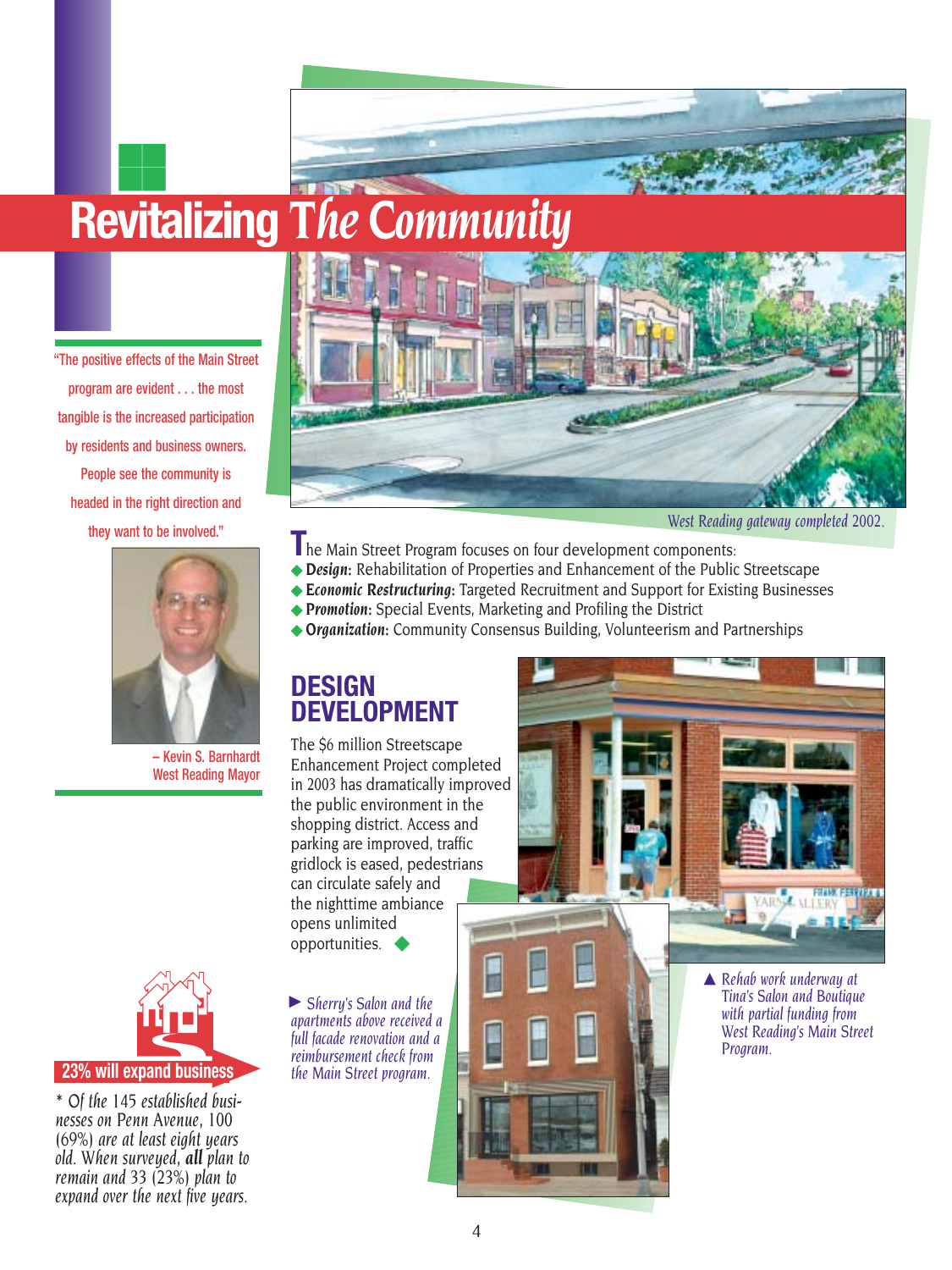*First National Bank in Fleetwood, a 69-year old institution,* ▲ *values the benefits of locating branches in small communities such as West Reading. By being committed to fulfilling the dreams of those they service, First National provides leading edge financial products and "hometown personal service."*

## **Bringing Business** *To The Community*

"After 15 years on the corner of 6th and Penn Avenue, we've been fortunate to witness the tremendous expansion of the borough. We enjoy the high visibility, easy-to-get-to shopping, arts and entertainment community. The improvements from the MainStreet project have increased the popularity for businesses and shoppers alike to visit, and visit often, this 'one-of-a-kind' community."

■■ ■■



The Economic Development Team of the Main Street Authority performs ongoing market analysis, develops demographic data, maintains a community businessto-business clearing house and oversees the changing needs of the Penn Avenue business district utilizing a targeted business recruitment strategy to generate growth. Team goals include:

- ◆ Low interest, long-term loans to assist entrepreneurial investment
- ◆ Ongoing research to fine-tune marketing strategies
- ◆ Cross-promotional packages with area destinations and venues
- ◆ Adding new tools to the business recruitment package







– Alan and Jeff Rutter, Owners Chef Alan's American Bistro



*\* Consumers who frequent "The Avenue" have noted the improved quality of products and services offered. On-site surveys yield a satisfied and expectant market. "What's coming next?" they ask.*



*The artist's depiction and the actual result of the streetscape enhancement project are shown . . . the dynamic new environment speaks for itself!*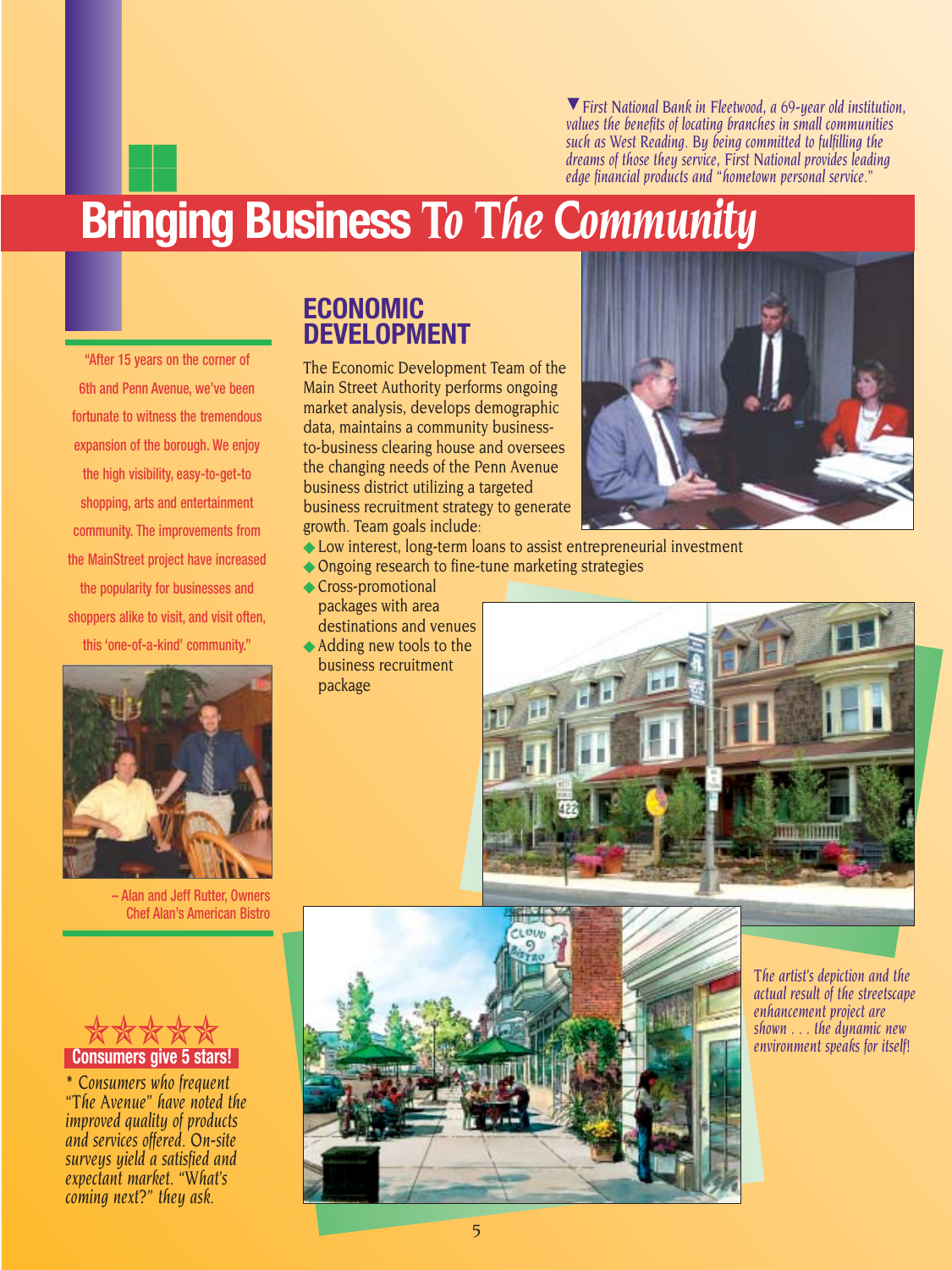*Since 1995, West Reading's*  ▲ *Spring Arts Festival has attracted visitors and shoppers who enjoy music, art, dance, art cinema, crafts, and a terrific shopping experience!*

# **The Uniqueness** *Of The Community*

"The West Reading Main Street program has come a long way since its inception. The Chamber notes with pride the active business community in the district, a community that includes a number of Chamber members. We have the utmost confidence in the continued success of the area, a success that can be directly attributed to a seriously researched business plan and credible leadership. We believe this program will serve as a role model for many other communities in Berks . . . and beyond."

■■ ■■



– Tony Grimm, President Berks County Chamber of Commerce



*\* The traditional Thursday evening extended business hours still hold sway but 32% of Penn Avenue consumers shop regularly on Fridays and 25% more visit The Avenue on Saturdays.*



### **PROMOTION**

Managing annual community events that celebrate the town, its history and its future are an integral part of the Authority's work. Improving West Reading's image and presenting the Borough as a great place to live, work and visit help make the future bright and prosperous. Annual events include:

GA

DIUS

◆ 1st Thursday, a year-round event on the first Thursday of each month highlights art gallery openings and special themed activities in the businesses of Penn Avenue; 5PM to 8PM.

**GALLED** 

**PILS** 

ADI

- ◆**Art on the Avenue** held on the third Saturday of June each year. The event showcases Penn Avenue galleries and the local art community. Food stands, entertainment and children's activities compliment the event; 10AM to 4PM.
- ◆ **Community Outreach Day** on the first Thursday in July provides an opportunity for area nonprofit agencies and West Reading businesses not located on Penn Avenue to promote their programs, products and services. Penn Avenue becomes a giant business and non-profit expo featuring table displays and demonstrations for the public to enjoy; 10AM to 8PM.
- ◆ The Royal Rummage Sale held on the third Saturday in August combines a traditional downtown sidewalk sale with a community-wide yard sale on the front lawns throughout the

Borough. The event draws crowds from miles around; 7AM to 4PM.

◆**Holiday Glow Celebration** begins on the first Thursday of December and continues for 11 days. The event celebrates the cultural diversity of the wider community and includes activities sponsored by churches, fraternal clubs, institutions and businesses. The annual tree lighting ceremony, the arrival of Santa, window mimes, business open houses, church concerts, caroling, and model railroad displays are just a few of the many delights scheduled; various dates and hours.